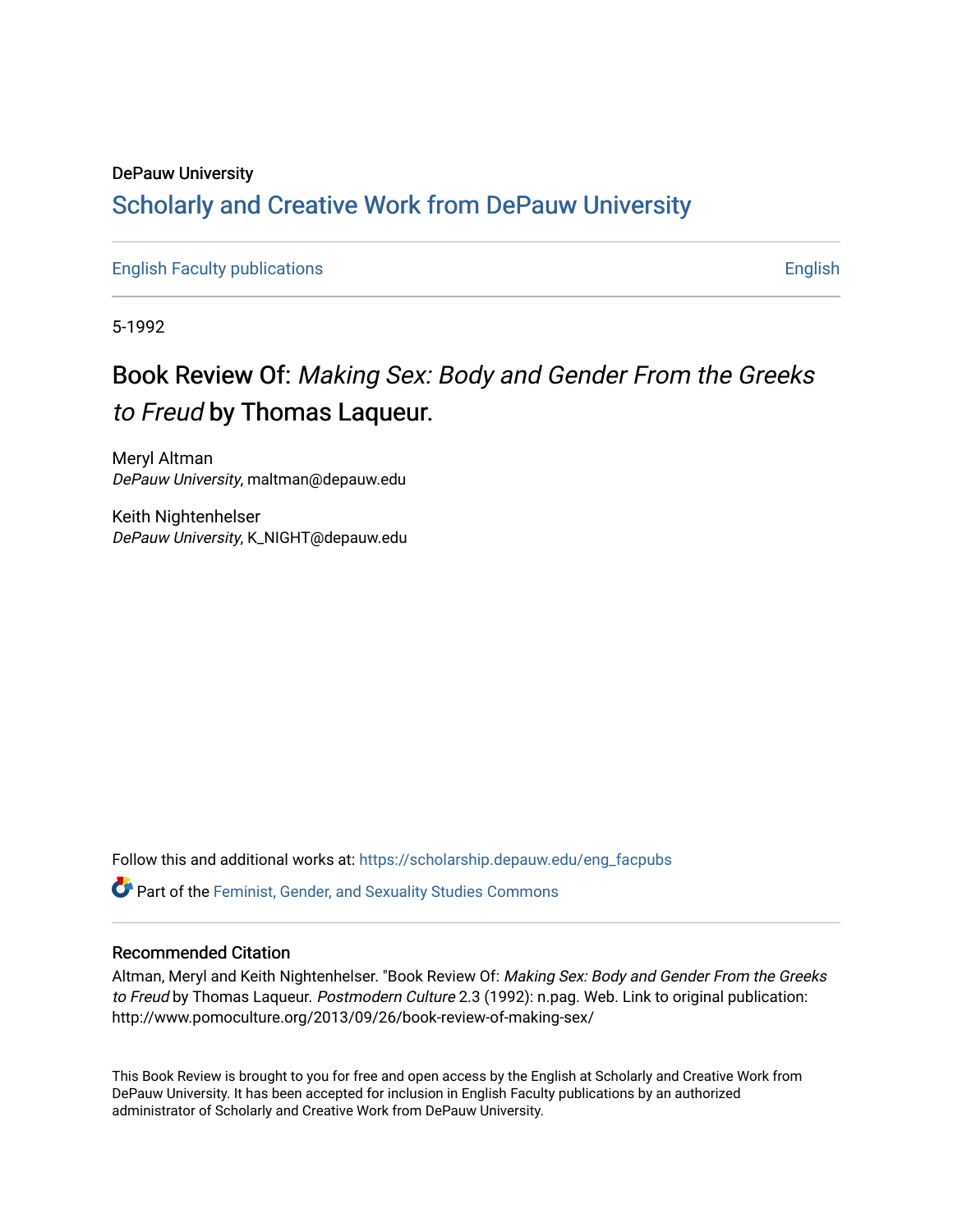# **BOOK REVIEW OF: Making Sex**

September 26, 2013 Posted by Webmaster under Volume 2 - [Number 3 -](http://www.pomoculture.org/category/volume-2-number-3-may-1992/) May 1992

**Meryl Altman and Keith Nightenhelser**

*DePauw University* **[<maltman@depauw>](mailto:maltman@depauw) [<k\\_night@depauw>](mailto:k_night@depauw)**

**Laqueur, Thomas.** *Making Sex: Body and Gender from the Greeks to Freud***.** Cambridge, MA: Harvard UP, 1990.

*Making Sex* is an ambitious investigation of Western scientific conceptions of sexual difference. A historian by profession, Laqueur locates the major conceptual divide in the late eighteenth century when, as he puts it, "a biology of cosmic hierarchy gave way to a biology of incommensurability, anchored in the body, in which the relationship of men to women, like that of apples to oranges, was not given as one of equality or inequality but rather of difference" (207). He claims that the ancients and their immediate heirs–unlike us–saw sexual difference as a set of relatively unimportant differences of **degree** within "the one-sex body." According to this model, female sexual organs were perfectly homologous to male ones, only inside out; and bodily fluids–semen, blood, milk–were mostly "fungible" and composed of the same basic matter. The model didn't imply equality; woman was a lesser man, just not a thing wholly different in **kind**.

However, since the Enlightenment, Laqueur argues, males and females **have** been seen as different in kind, and many social and political consequences have followed. Where theorists of the "one-sex" model saw all human bodies as if resulting from arrows aimed at the target **human**, before which the arrows producing females fell short, the new "two-sex" model supposed that **male** and **female** were separate, opposed targets. Laqueur first noticed this paradigm shift while examining "the question of disappearing orgasm": once thought biologically necessary for the conception of a child, female orgasm after the appearance of the "two-sex body" became a contingent or coincidental matter bound up with various political interpretations of "women's nature." He does not claim that one model definitively supplanted the other at a given historical moment. Traces of the "two-sex body" can be found in Aristotle, and the "one-sex body" lives on in popular myth even today. And he cautions against giving a causal account of the shift, one that relies on social or political explanations of it, since "the remaking of the body is itself intrinsic" to such explanations (11). Nonetheless Laqueur redraws the map of Western sexuality in a breathtakingly grand gesture.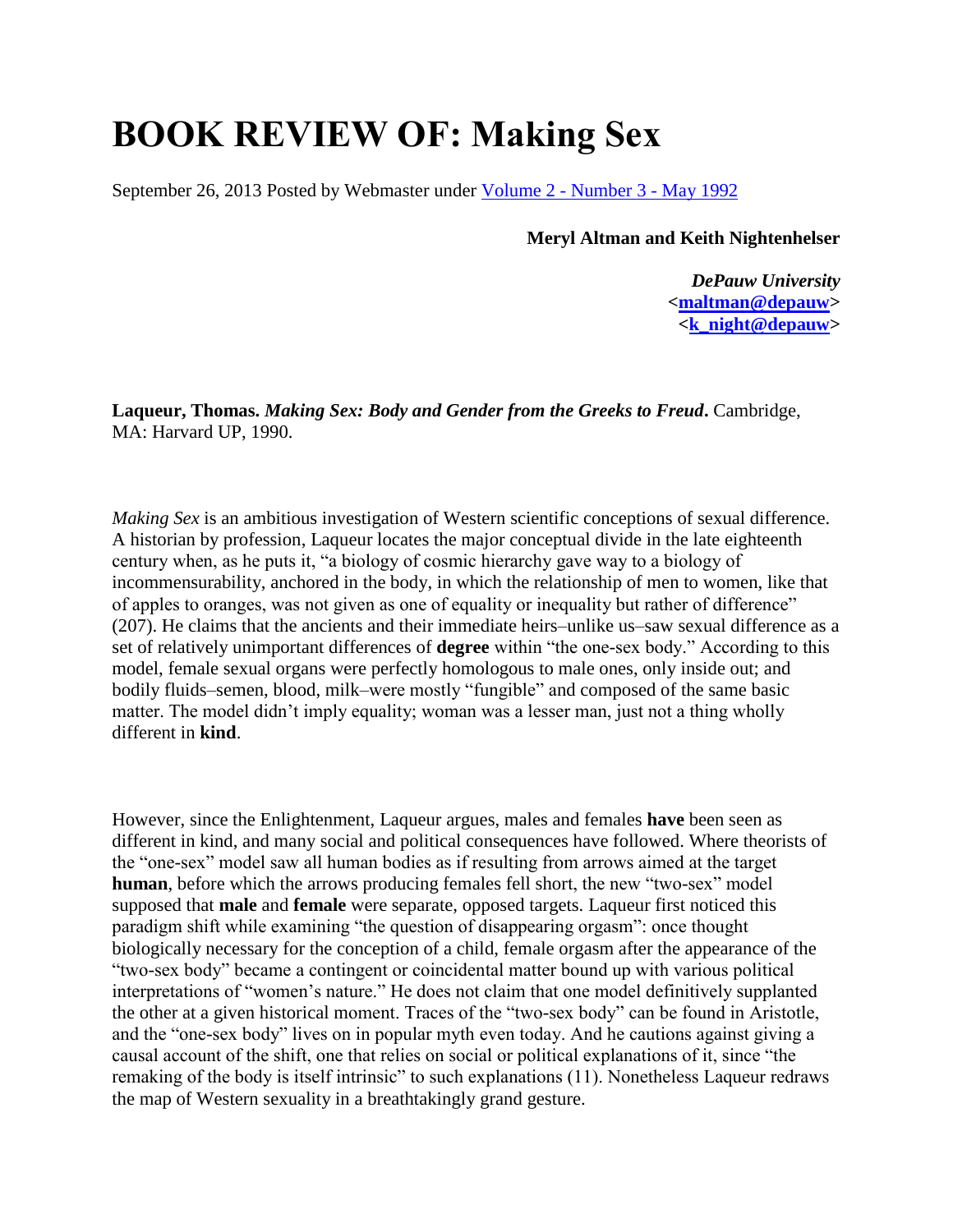Laqueur describes his book as a history of "bodies and pleasures" (Foucault's phrase), and begins by situating his work amid current debates about the epistemological status of scientific and historical narratives. Still, his main techniques of inquiry remain those of traditional intellectual history. He combines a chronological tour through the usual philosophers (beginning of course from Aristotle) with ultraclinical discussion of changing anatomical knowledge and medicalizing fantasy, accompanied by startling illustrations. The argument is sweeping, the narrative lumps centuries together, and national differences are given little importance. Scholars of each subspeciality will be kept busy commenting on his work for years, no doubt, and the common reader who has absorbed it will perceive gender-switching plots differently than before. $<sup>1</sup>$ </sup>

Laqueur often seems more interested in how literate Europeans thought about (and pictured) sex than in how most people actually lived sex and gender. Of course, such experience is notoriously difficult to find out about. So like most recent work on the history of sexuality, *Making Sex* operates within the Foucaultian claim that "discourses" –sets of culturally maintained representations–organize lived experience and human perception. This stance, by implication, narrows the gap between intellectual and social history.

Laqueur's work also follows Foucault in finding metaphor where we most expect the literal–in biology, on the body–and in often making a "negative case," showing that advances in the state of medical knowledge haven't driven ideological change (though he is sensibly coy about exactly what **does** drive it). "No set of facts ever entails any particular account of difference"– since, given the wealth of detailed evidence for BOTH similarity AND difference between "women" and "men," any model of sexual difference must always choose to highlight some issues and ignore others. His account of the Renaissance "poetics of biology" is particularly effective in showing that people didn't make cultural use of what they might have scientifically known, if only they had cared to know it. Every era, he shows, has invented the science it (politically and culturally) needed within the boundaries set by prevailing epistemologies. Nonetheless, he realizes that actual bodies exist and have existed, and acknowledges "scientific progress"–for example, in fixing the relationship of ovulation to pregnancy and the menstrual cycle. To speak, as he does, of "scientific fictions" is not to say all science is somehow bogus, done with mirrors, purely in the service of ideology.

On the other hand, new scientific discourses may determine which cultural questions can be asked, but they don't legislate any one answer. So, for example, around the time of the French Revolution the recognition that female orgasm was a contingent, not a necessary, part of reproductive intercourse made possible theories of women's "passionlessness," while female organs received new and differentiating names, and Woman took on a whole character derived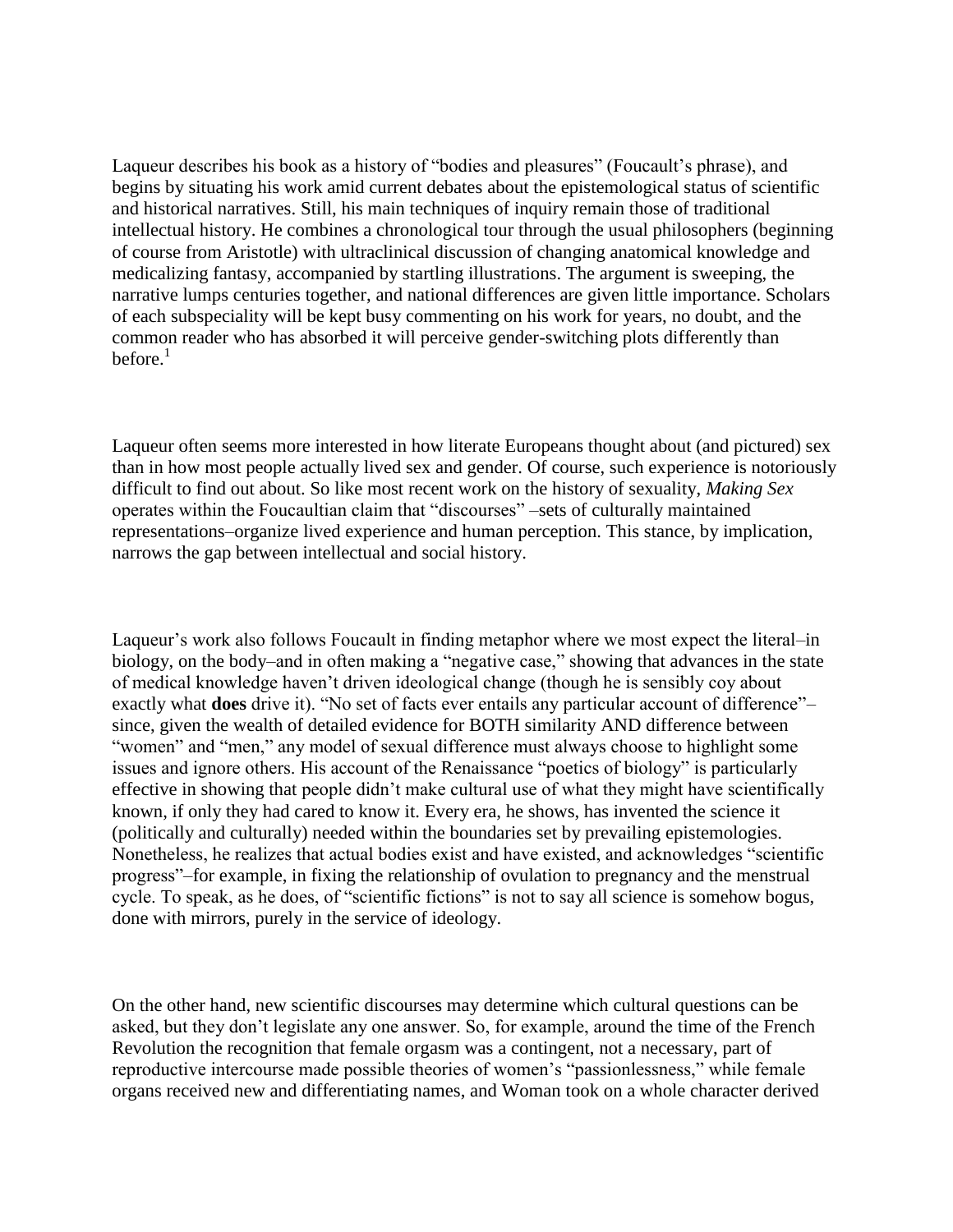(in one way or another) from her ovaries, her experience of menstruation, and so forth. Because the testes were different, Woman was a different creature on all levels, from the cellular to the moral-philosophical. But these theories could be and were put to use by anti-feminists and feminists alike–though agreed to be **different**, woman might still be either physically weaker (unfit for participation in the public sphere) or morally stronger (more suited than men to duties of political governance). In political culture as in science, discourse determines the terms and the vigour of the debate, but not the outcome.

The argument that scientific explanation of the body is socially contingent leads Laqueur to Freud's revisionary anatomy. It is no news to most of us that Freud's account of progress from clitoral to vaginal orgasm as a sign of female "maturity" does not correspond to any biological reality. But Laqueur demonstrates conclusively that Freud must have **known** his progress narrative was social/cultural rather than physiological/biological–must, in other words, have known that it was either fanciful or coercive–because biologists had routinely discussed the centrality of the clitoris to female sexual pleasure, and the absence of physiological bases for sensation in the vagina, for literally centuries. We can now be sure that what Laqueur rather kindly calls Freud's "aporia of anatomy" was a result of active repression rather than simply a primitive state of medical knowledge; and this has obvious consequences for current feminist debate about Freud.

Laqueur's perspective relies heavily, as he acknowledges, on developments within "women's history" and on feminist theory–particularly on the distinction between "sex" and "gender" first made by Simone de Beauvoir in *The Second Sex*, and developed memorably in Gayle Rubin's influential essay "The Traffic in Women."<sup>2</sup> Within the second-wave of twentieth century Anglo-European feminism, the concept of "gender" denotes those "observable" differences between women and men that could be argued to be culturally constructed (and thus mutable) rather than eternally, biologically given. Such a division between natural "sex" and cultural "gender" was absolutely crucial in combatting the myth of women's natural inferiority, of the appropriateness of their subordination to men, and so forth–it was a way of naming and undoing sexual essentialism.

*Making Sex* explicitly revises this dualism, asserting centrally that "sex, as much as gender, is made" (ix). Under the discursive regime of the one-sex body, it is asserted, there was not (as today) a base-superstructure relationship between sex and gender. Rather, gender was "real"–was constitutive of social relationships–while sex was contingent, an epiphenomenon. Laqueur suggests a paradox: that for the ancients, sex was socially constructed, gender "naturally" given– for example, through an insistence that hierarchical relations between men and women, as between free men and slaves, were eternal, immutable truths to be actualized in social roles, not in anatomical structures.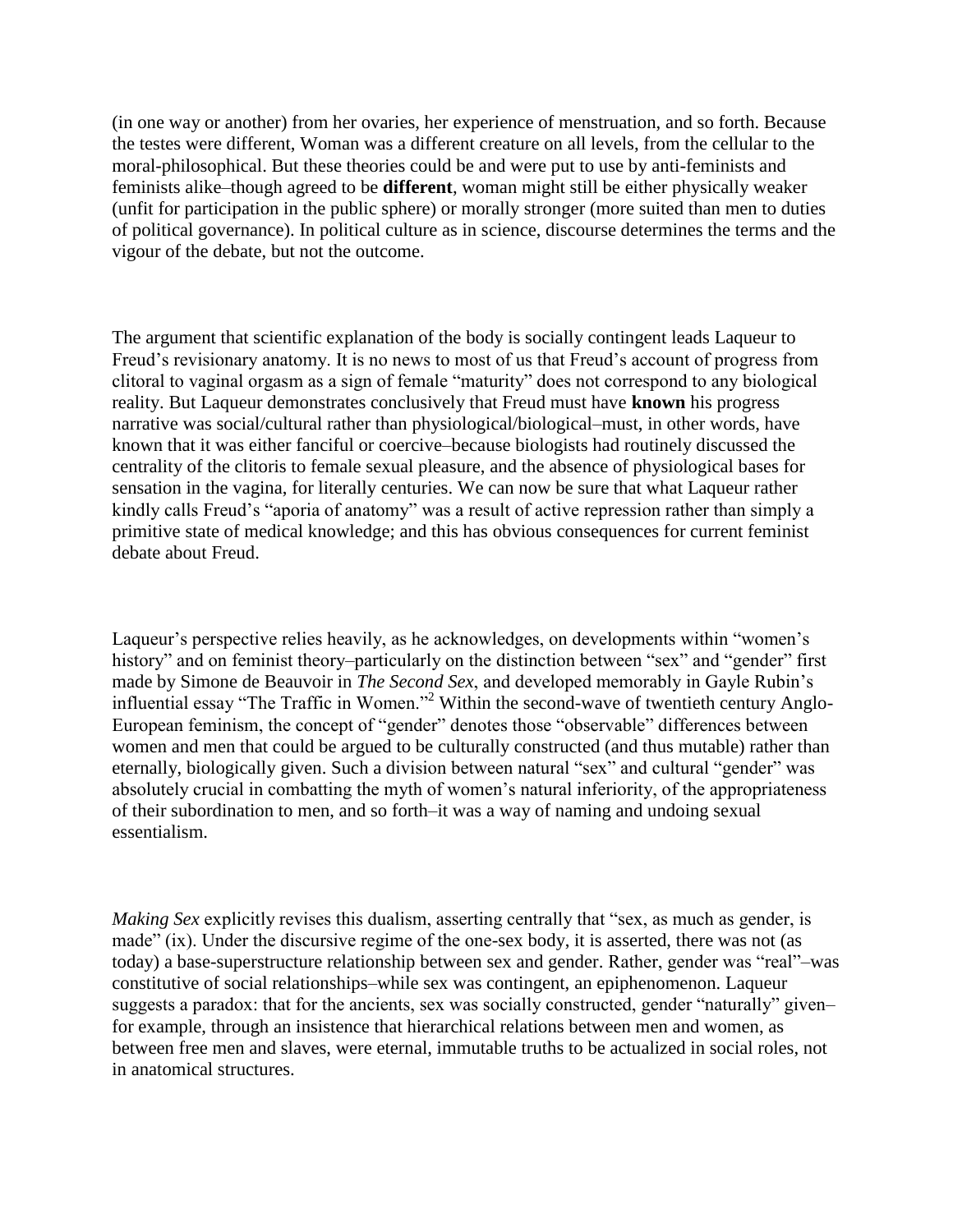Does this make a complete hash, then, of the sex/gender dualism? Not necessarily. Feminist theorists Donna Haraway and Judith Butler have both argued that the recent success of feminists and cultural historians at distinguishing "sex" (biological givens) from "gender" (cultural constructions) has had the unfortunate side effect of letting anatomy off the hook, leading us to ignore the potential dangers (and pleasures) of cultural construction within the biological sciences and other discourses about "the body."<sup>3</sup> Laqueur's work advances this project, and further unsettles biologistic arguments about the differences between women and men.<sup>4</sup> It is not clear, however, that unsettling the sex/gender dualism–which has after all proved politically quite useful under the two-sex model we have to live with now–is the best way to criticize biological essentialism. What would be lost if we said, not that "sex" is socially constructed **too**, but simply that we need to move the boundary a bit–that we've been calling some things "sex" that are really, after all, gender?

We might well lose the title of the book, of course, which plays on the equivocation between sexual difference and sexual activity, and (coupled with the naked women on the cover) gives a rather false impression of forthcoming titillation, since the subject of *Making Sex* is actually quite a sober one. In fact, there is very little discussion here of pleasures–and even less attention to pain. One thing that strikes a feminist as odd about this book is its tone: the emotional distance and the absence of horror while recounting rapes, clitoridectomies, ovarectomies performed for no medical reason but curiosity, death sentences meted out to those of ambiguous gender (or is it sex?), and the general subjection, manipulation, and domination of female bodies by male doctors and other "experts" throughout the long period the book covers. Laqueur does acknowledge, early on, that "the fact that pain and injustice are gendered and correspond to corporeal signs of sex is precisely what gives importance to an account of the making of sex." He also acknowledges an absence in his book of "a sustained account of experience in the body." (This he suggests is perhaps appropriate in a man writing about women; it is probably inevitable anyway given his broad schematic approach and his reliance on the methods of intellectual history.) But overall, Laqueur has clearly chosen to write a history of **difference** rather than a history of **oppression**.

This is more than a matter of tone: it leads frequently to what we might, borrowing Laqueur's own term, call an **aporia** of political consequences. Feminists undertake to study the history of sexuality, for the most part, to understand women's subordination in order to see whether and how it can be undone. Laqueur does note, from time to time, the social applicability or function of various conceptions of the body. The one-sex model served male power by explaining why men were needed for generation, and established the centrality of paternity; the two-sex model served male power by enabling discourses of female inadequacy. But since (for example) we know already that ancient Greece was an extremely sex-segregated and misogynist society in its social practices, its physicians' specific conception of the body seems almost irrelevant to the major issue of power. One might contrast Laqueur's approach to the sex/gender question in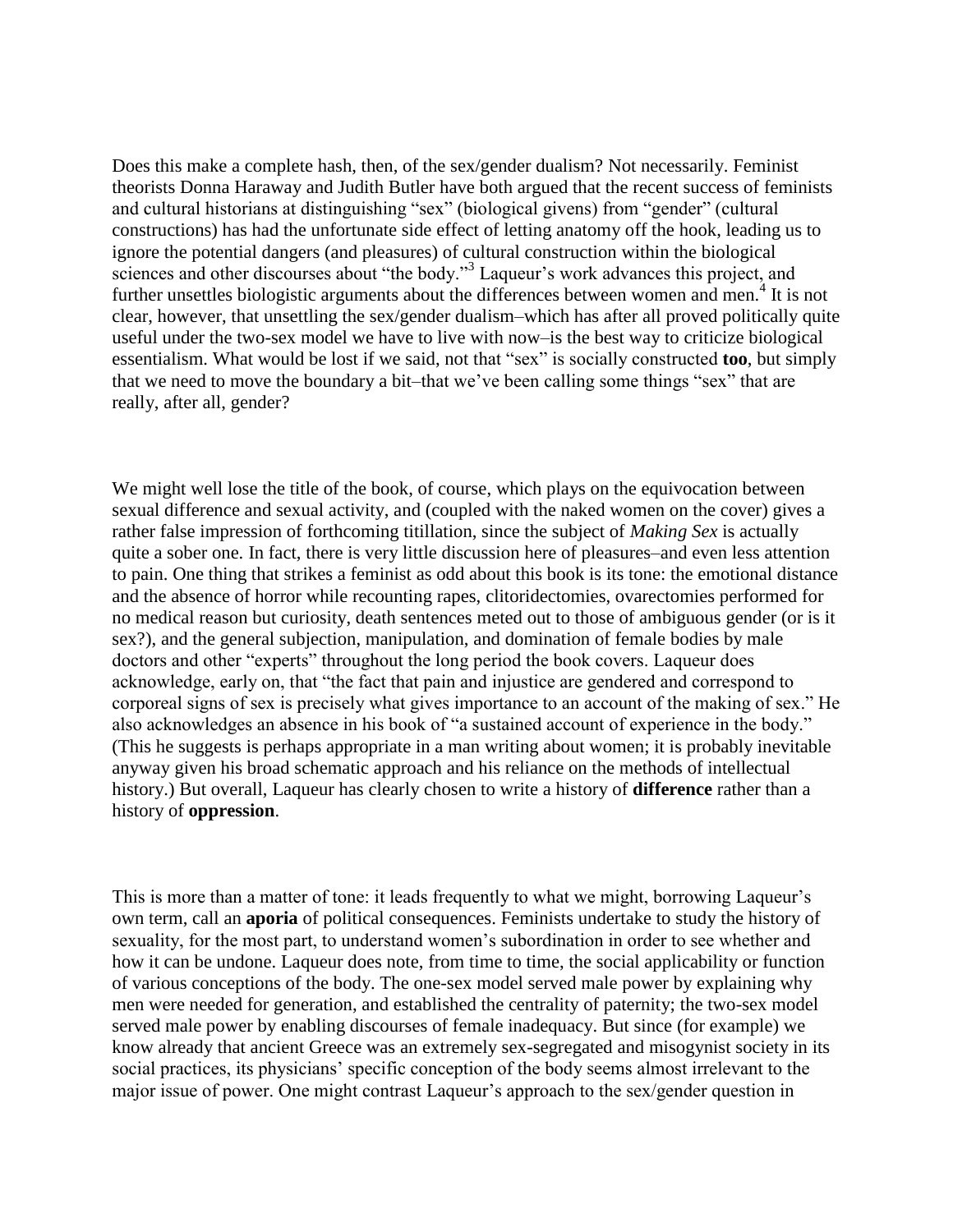ancient Greece with Anne Carson's in her essay "Putting Her In Her Place: Women, Dirt and Desire."<sup>5</sup> Carson deals with some of the same medical and philosophical texts as Laqueur, but she begins with a discussion of lived **gender** relations as they can be reconstructed from historical, literary, and juridical sources. This provides a fuller social context for discussion of, say, why women are considered "cooler" and "wetter" than men, and what follows from this in the social sphere.

Laqueur's underlying point still stands, that ancient relations of gender provided the base for which "anatomy" was the superstructure. But we wonder whether, in directing his attention so exclusively to the "scientific" discourses of the ancient world–rather than to, say, the prescientific ideology reflected in Hesiod, Semonides of Amourgos, and Aeschylus, which **did** elaborate differences of kind between two sexes–Laqueur has been anachronistically motivated by the modern assumption that sex differences really do come "first," that sexuality is the key to identity.

It also strikes us as curious that Laqueur did not find it important to address alternatives to procreative heterosexuality in any systematic way–either as a history of repression or as a (Foucaultian) history of "incitement to discourse." "Lesbianism" (the word does not appear in the index, though "tribade" does) is discussed only as it may or may not apply in cases of hermaphroditism; male homosexuality is discussed almost exclusively in sections about ancient Greece. The discussions of hermaphroditism suggest that doctors until quite recently were concerned purely to assign male or female sex to a body, rather than to assign male or female gender to a person–or to lay down moral injunctions about how such bodies might be permitted to behave. These are significant observations, and particularly interesting in light of the recent work on ancient Greek sexuality done by David Halperin and John Winkler.<sup>6</sup> But the sketchiness of the discussion is another byproduct of Laqueur's own decision to focus on bodies rather than people.

None of these criticisms need prevent Laqueur's argument from being useful in political debate, as a further marshalling of evidence for social constructionism generally. But there is something paradoxical–even when Foucault does it–about "marshalling evidence" for the conclusion that the facts didn't matter. Laqueur ends with the following sentence: "But basically the content of talk about sexual difference is unfettered by fact, and is as free as mind's play." We are uneasy about the use of fundamentally positivist historical argument to make this Foucaultian point.<sup>7</sup> We also wonder how to understand his (truth-)claims about the Great Divide between "one-sex theorists" and us, after he observes that "the play of difference never came to rest" (193). Such endless play of signifiers can disarm the counterexamples to his narrative of historical change, such as the eruption of the one-sex theory into "Dear Abby," or a pattern of ambiguities in Aristotle. The question is whether this freedom is compatible with saying that "in or about the late eighteenth [century] . . . human sexual nature changed" (5).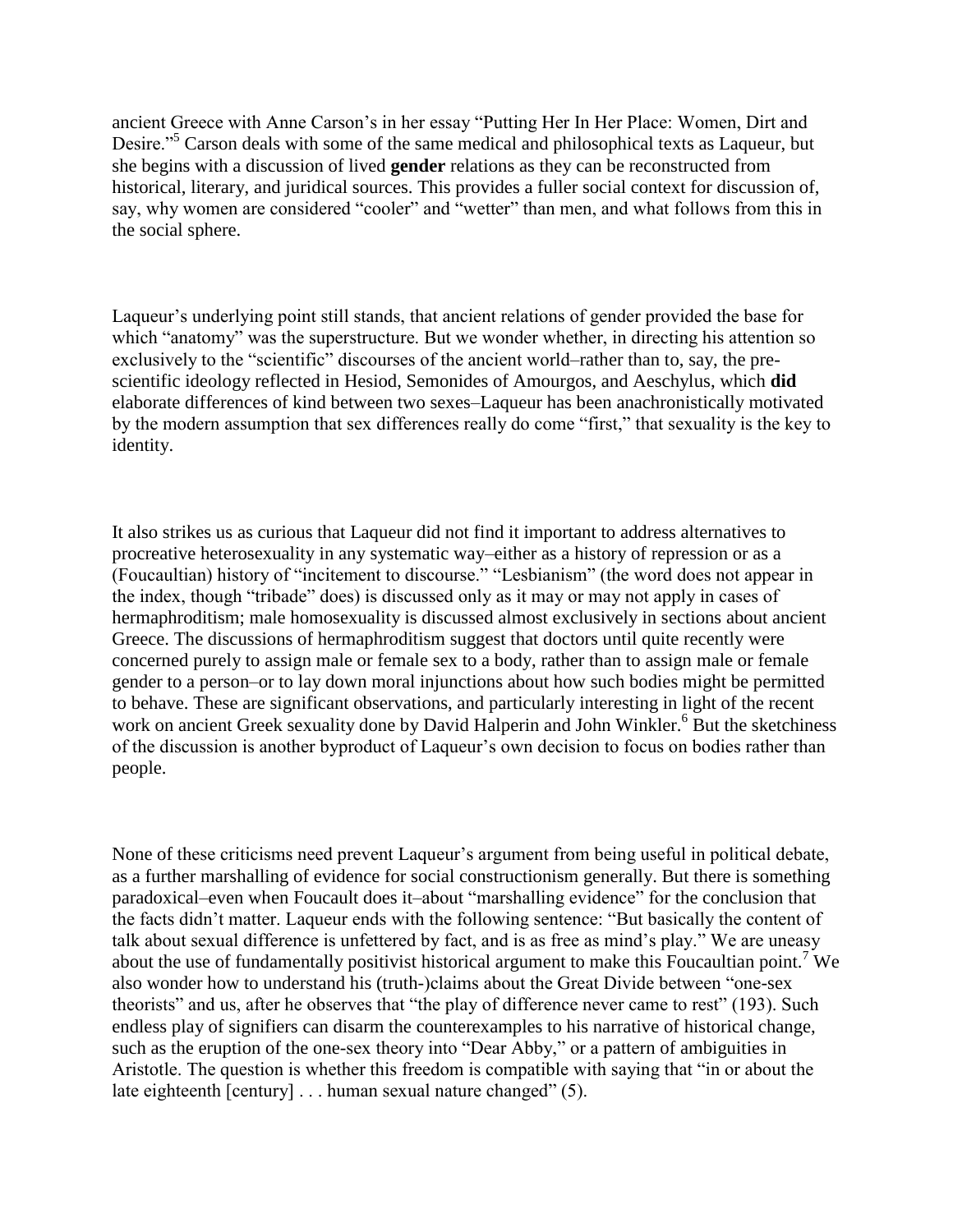Twenty years ago, the raw materials of *Making Sex* would have made an amusing book about the odd persistence of sexual misconceptions. After Foucault, "misconception" might seem a misconception, and such a book would look antiquated and politically naive. Laqueur's book is more sophisticated and politically aware, but equally lacking in polemical edge. He suggests in passing that *Making Sex* might be used against sociobiology and against the "science of difference" (21). That he himself does not do so, however, indicates what the history of sexuality has lost in becoming academically respectable.

## **Notes**

1. Laqueur notes how one-sex theory makes possible some new readings of classic texts (23ff), and others are already producing such readings, notably Stephen Greenblatt. See also Susan McClary's discussion of "erotic friction" in 17th-century vocal music, which cites both Greenblatt's *Shakespearean Negotiations* (Berkeley: U of California P, 1988) and an essay by Laqueur *Feminine Endings* [Minneapolis: U of Minnesota P, 1991], 37).

2. A full and helpful genealogy of this distinction can be found in Donna Haraway, "'Gender' for a Marxist Dictionary: the Sexual Politics of a Word," in *Simians, Cyborgs and Women: The Reinvention of Nature* (London: Routledge, 1991). Rubin's "The Traffic in Women" can be found most conveniently in Rayna Reiter, ed., *Toward a Feminist Anthropology* (New York: Monthly Review, 1975).

3. Donna Haraway throughout the book cited above, and Judith Butler in *Gender Trouble: Feminism and the Subversion of Identity* (London: Routledge, 1990).

4. As a historical realist, Laqueur does, however, seem to believe in **some** immutable sex differences, though he doesn't state what they are, and in this he may differ from Butler and Haraway.

5. Anne Carson, "Putting Her In Her Place: Women, Dirt, and Desire," in *Before Sexuality: The Construction of Erotic Experience in the Greek World*, ed. D. Halperin, J. Winkler, and F. Zeitlin